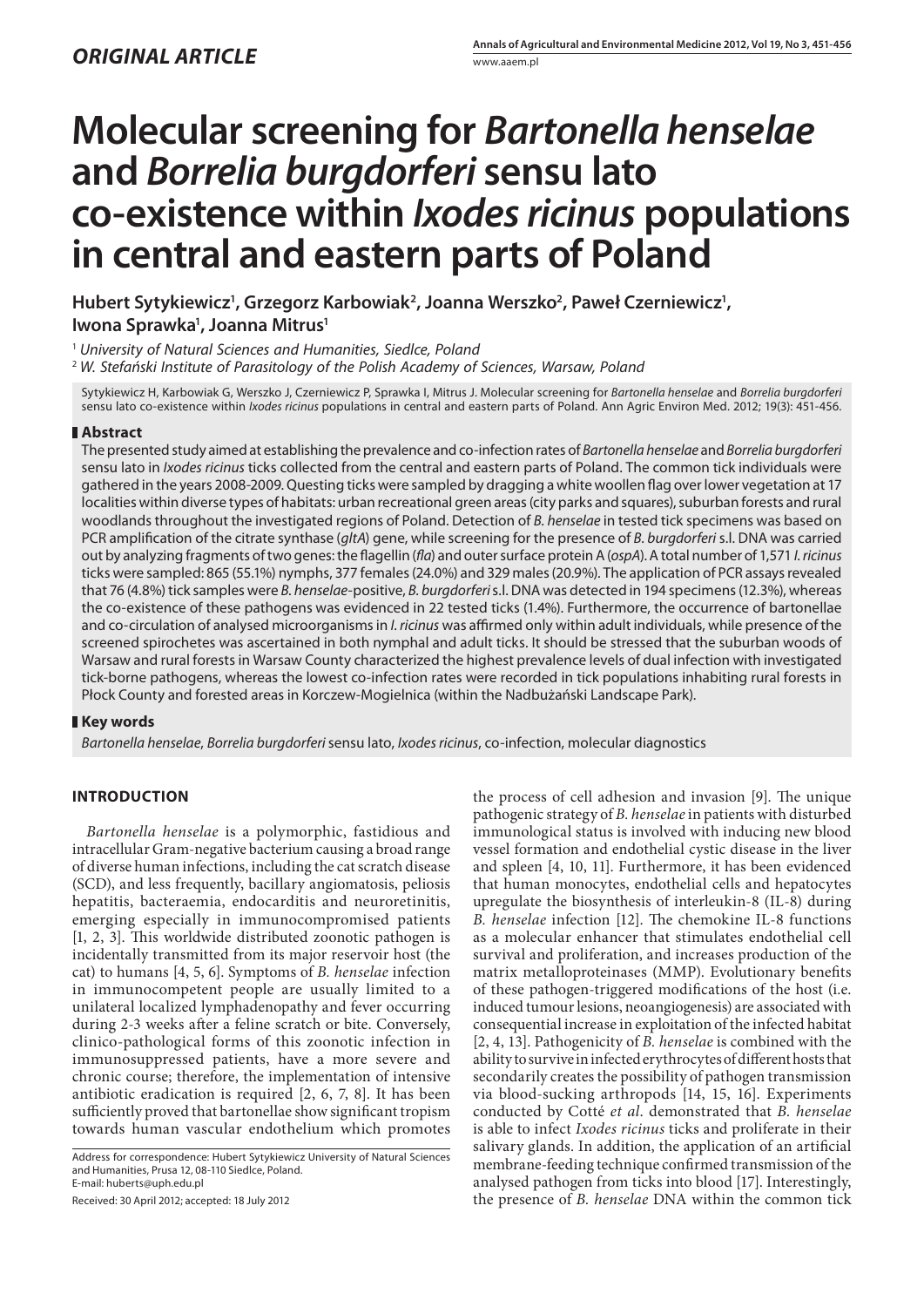individuals removed from humans has been documented (Belluno province, Italy) [18]. On the other hand, Angelakis *et al*. evidenced human cases of SENLAT syndrome (scalp eschar and neck lymphadenopathy after tick bite) caused by *B. henselae* [19]. Furthermore, there are some molecular and serological surveys reporting the clinical co-infection of *B. henselae* and *Borrelia burgdorferi* sensu lato in humans [20, 21]. Despite the case reports evidencing this newly described tick-borne disease complex and an increasing number of published data regarding the presence of *Bartonella* spp. DNA in ticks populations throughout the world [17**,** 22, 23, 24, 25, 26, 27, 28, 29], molecular studies confirming the co-existence of *B. henselae* and *B. burgdorferi* s.l. in Ixodid ticks have been very limited [27, 30]. In this context, there is a substantial need to assess whether *I. ricinus* ticks collected in Poland may be co-infected by these microorganisms.

Detection of tick-borne pathogens with the application of advanced modifications of the basic PCR technique with consequent automatic sequencing of specific DNA amplicons has become a sensitive and reliable molecular tool in biomedical investigations nowadays. The primary purpose of performed molecular survey was to elucidate the simultaneous occurrence of *B. henselae* and *Borrelia burgdorferi* s.l. DNA in host-seeking individuals of *I. ricinus* ticks representing different developmental stages (nymphs, adult females and males) that were collected from various habitats in central and eastern regions of Poland. The study was designed to determine the potential risk for acquiring human bartonellosis and Lyme borreliosis from questing ticks inhabiting different ecosystems (urban recreational green areas, suburban woods and rural forests) characterizing with variable degrees of anthropogenic influence. Therefore, it has been hypothesized that *I. ricinus* populations occurring in various types of habitats may differ in prevalence levels of *B. henselae* and *B. burgdorferi* s.l. in single and mixed infections. Evaluation of this hypothesis has been conducted in three subsequent stages:

- 1) molecular identification of investigated human pathogens in analysed samples;
- 2) determination the prevalence rates of tested microorganisms in *I. ricinus* populations;
- 3) assessment the frequency of *B. henselae* and *B. burgdorferi* s.l. in ticks living within various ecosystems in the central and eastern parts of Poland.

#### **MATERIALS AND METHODS**

**Study area and tick sampling procedure.** Nymphal and adult individuals of *I. ricinus* ticks were collected during spring in 2008-2009. Questing ticks were sampled by dragging a white woollen flag  $(1.0 \text{ m}^2)$  over lower vegetation at 17 localities representing diverse types of ecosystems throughout the central and eastern regions of Poland. The list of sampling sites comprised urban recreational green areas (city parks and squares) located in Płock, Warsaw, Siedlce, Biała Podlaska and Międzyrzec Podlaski, suburban woods of these towns, and rural forests of Płock, Warsaw and Biała Podlaska Counties. Additionally, forest areas in Ceranów, Jerzyska, Korczew-Mogielnica and Sterdyń within the Nadbużański Landscape Park were also investigated. Collected tick samples were placed into plastic vials filled with 70% ethanol and stored at 4°C. Taxonomic identity of tick samples was confirmed morphologically.

**Isolation of gDNA.** Tick specimens were rinsed with sterile deionized water. The procedure of genomic DNA extraction from tested ticks was performed with the application of Genomic Mini kit (A&A Biotechnology, Gdynia, Poland), according to the protocol instructions. Nymphal *I. ricinus* ticks were analysed in pools of 5 individuals, whereas adult ticks were processed individually. The quantification of DNA samples was conducted using a NanoVue spectrophotometer (GE Healthcare). Additionally,  $A_{260/280}$  and  $A_{260/230}$  ratios were calculated to evaluate the sample integrity and contamination of proteins or other organic substances. DNA preparates of high integrity and purity were accepted for further molecular investigations.

**Molecular screening of** *B. henselae***.** Detection of *B. henselae* was based on utilizing a single-step PCR analysis of the citrate synthase (*gltA*) gene, according to the method described by Norman *et al*. [31]. A fragment of the *gltA* gene (approximately 380 bp) was amplified using the oligonucleotide primers: BhCS.781p and BhCS.1137n (Tab. 1). The following thermal cycling conditions were applied: preliminary denaturation at 95°C for 5 min., followed by 40 cycles: at 95°C (1 min.), 55°C (1 min.) and 72°C (2 min.), and subsequently the final elongation at 72°C for 5 min.

**PCR detection of** *B. burgdorferi* **s.l.** The presence of *B. burgdorferi* s.l. DNA was confirmed using a conventional PCR technique. It was applied to 2 sets of primers: Fla1/Fla2 [32] and OA149/OA319 [33] in order to amplify fragments of the targeted genes: *fla* and *ospA* (Tab. 1). The length of the PCR amplicons were: 482 and 170 bp, respectively. Each round of PCR reactions included the positive control (DNA of the analysed microorganisms) and the negative control (sterile deionized water).

#### **Table 1.** Primers used in the performed molecular studies

| Detected pathogen         | Amplified gene | Amplicon size (bp) | Primer           |      |                           | Reference |  |
|---------------------------|----------------|--------------------|------------------|------|---------------------------|-----------|--|
|                           |                |                    | Name             | Type | Sequence (5'-3')          |           |  |
| B. burgdorferi sensu lato | fla            | 482                | Fla1             |      | AGAGCAACTTACAGACGAAATTAAT | $[32]$    |  |
|                           |                |                    | Fla <sub>2</sub> | R    | CAAGTCTATTTTGGAAAGCACCTAA |           |  |
|                           | ospA           | 170                | OA149            |      | TTATGAAAAAATATTTATTGGGAAT |           |  |
|                           |                |                    | OA319            | R    | CTTTAAGCTCAAGCTTGTCTACTGT | $[33]$    |  |
| <b>B.</b> henselae        | gltA           | 380                | BhCS.781p        |      | GGGGACCAGCTCATGGTGG       |           |  |
|                           |                |                    | BhCS.1137n       | R    | AATGCAAAAAGAACAGTAAACA    | $[31]$    |  |

F – forward; R – reverse; bp – base pair.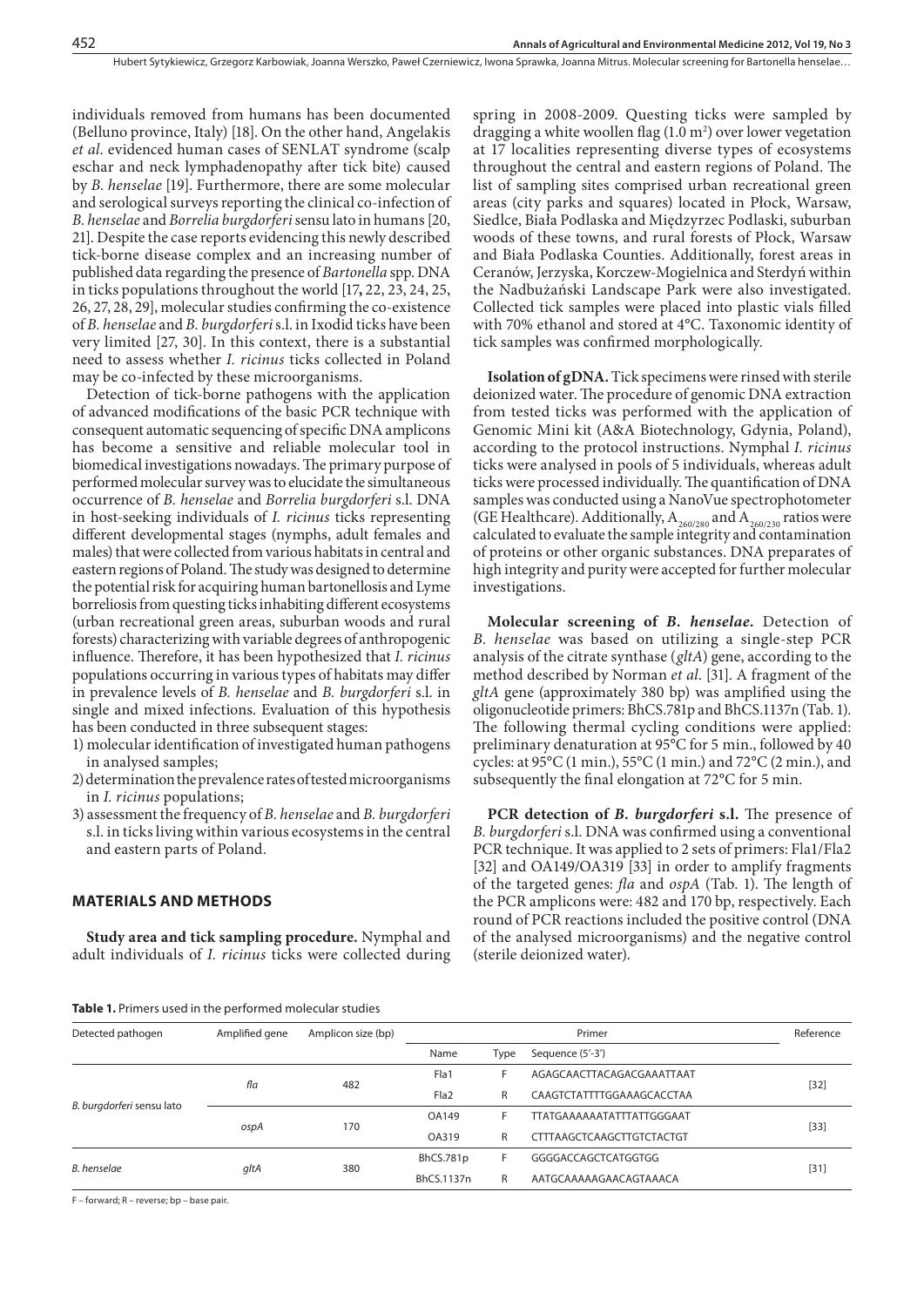Hubert Sytykiewicz, Grzegorz Karbowiak, Joanna Werszko, Paweł Czerniewicz, Iwona Sprawka, Joanna Mitrus. Molecular screening for Bartonella henselae…

**Visualisation of PCR products.** Separation of the specific DNA amplicons was performed using a horizontal gel electrophoresis (2% agarose) under standard conditions. DNA fragments were detected using ethidium bromide (BrEt) staining and UV transillumination. The molecular mass of the PCR products of targeted genes was estimated using DNA Molecular Weight Markers 100-500 bp (DNA-Gdańsk II, Poland).

**Nucleotide sequence analysis.** The obtained DNA amplicons were purified with the application of Montage<sup>TM</sup> PCR Centrifugal Filter Devices (Millipore). Sequencing reactions were carried out using the BigDYE Terminator v.3.1 Cycle Sequencing Kit (Applied Biosystems), whereas the nucleotide terminators were removed using an ExTerminator kit (A&A Biotechnology, Gdynia, Poland). Both DNA strands were subjected to direct cycle sequencing with the use of an automatic 3130xl Genetic Analyzer (Applied Biosystems). The final stage of the conducted diagnostic procedures was the molecular identification of examined pathogens. This was performed by comparing the results of DNA sequencing with the published sequences in the GenBank® database using the Basic Local Alignment Search Tool (BLASTn), available at the National Center for Biotechnology Information (Bethesda, Maryland, USA).

**Statistical analysis.** Significance of the differences in prevalence levels and co-infection rates between experimental groups of *I. ricinus* ticks inhabiting investigated habitats was statistically analysed by means of a chi-square test. All computations were carried out using STATISTICA 9.0 software (StatSoft Poland).

# **RESULTS**

**Abundance of** *I. ricinus* **ticks within investigated habitats.**  A total of 1,571 host-seeking ticks were gathered at 17 locations situated throughout the central and eastern regions of Poland (Tab. 2-3). 865 (55.1%) nymphal individuals of *I. ricinus*, 377 females (24.0%) and 329 males (20.9%) were collected. It should be noted that the common tick populations were found in all types of analysed ecosystems (urban recreational green areas – municipal parks and squares, suburban woods and rural forests). The highest number of ticks was collected from rural forest areas located within Warsaw County (n=213), slightly lower in Biała Podlaska County (n=186) and Płock County (n=165). A minor abundance of *I. ricinus* individuals was recorded in the suburban woods of Warsaw (n=136), while the number of ticks sampled in the forests of the Nadbużański Landscape Park ranged from 42 (Ceranów) – 133 (Korczew-Mogielnica). The lowest size of tick population was ascertained in municipal parks and squares located in Międzyrzec Podlaski (n=21) and Biała Podlaska (n=26).

**Molecular survey of** *B. henselae* **and** *B. burgdorferi* **s.l. co-existence in** *I. ricinus* **samples.** Pathogen prevalence rates were estimated using the conventional PCR technique with subsequent DNA sequencing of the obtained amplicons. Among the collected ticks, the simultaneous presence of the analysed pathogens was confirmed in 22 samples (1.4%). It should be stressed that dual infection with *B. henselae* and *B. burgdorferi* s.l. was detected only in adult individuals of **Table 2.** Infection rates of analysed tick-borne pathogens in collected *I. ricinus*  specimens (central and eastern parts of Poland 2008-2009)

| Developmental No. of collected |           |            | No. (%) of                             |  |
|--------------------------------|-----------|------------|----------------------------------------|--|
|                                | B.h.      | B.b.s.     | co-infected<br>$(B.h.+B.b.s.l.)$ ticks |  |
| 377                            | 45 (11.9) | 89 (23.6)  | 15(4.0)                                |  |
| 329                            | 31(9.4)   | 57 (17.3)  | 7(2.1)                                 |  |
| 865                            | 0(0.0)    | 48 (5.5)   | 0(0.0)                                 |  |
| 1,571                          | 76 (4.8)  | 194 (12.3) | 22(1.4)                                |  |
|                                | ticks     |            | No. (%) of infected ticks              |  |

*B.h.* – *Bartonella henselae*; *B.b*.s.l. – *Borrelia burgdorferi* sensu lato.

**Table 3.** Prevalence of investigated microorganisms in *I. ricinus* ticks collected from diverse types of ecosystems in central and eastern regions of Poland 2008-2009.

| Sampling area         | Habitat<br>type | No. of<br>collected<br>ticks | No. (%) of infected<br>ticks |            | No. (%) of<br>co-infected  |
|-----------------------|-----------------|------------------------------|------------------------------|------------|----------------------------|
|                       |                 |                              | B.h.                         | B.b.s.     | $(B.h.+B.b.s.l.)$<br>ticks |
| Ceranów*              | W               | 42                           | 0(0.0)                       | 4(6.5)     | 0(0.0)                     |
| Jerzyska*             | W               | 89                           | 0(0.0)                       | 3(3.4)     | 0(0.0)                     |
| Korczew--Mogielnica*  | W               | 133                          | 2(1.5)                       | 15(11.2)   | 1(0.7)                     |
| Sterdyń*              | W               | 115                          | 1(0.9)                       | 7(6.1)     | 0(0.0)                     |
| Płock County          | rw              | 165                          | 10(6.1)                      | 18 (10.9)  | 1(0.6)                     |
| <b>Warsaw County</b>  | rw              | 213                          | 19 (8.9)                     | 37 (17.4)  | 8(3.8)                     |
| Biała Podlaska County | rw              | 186                          | 3(1.6)                       | 16(8.6)    | 0(0.0)                     |
| Płock                 | uga             | 49                           | 4(8.2)                       | 7(14.1)    | 0(0.0)                     |
|                       | sf              | 64                           | 6(9.4)                       | 9(14.3)    | 1(1.6)                     |
| Warsaw                | uga             | 121                          | 9(7.4)                       | 22 (18.2)  | 4(3.3)                     |
|                       | sf              | 136                          | 13(9.6)                      | 32 (23.5)  | 6(4.4)                     |
| Siedlce               | uga             | 45                           | 0(0.0)                       | 2(4.4)     | 0(0.0)                     |
|                       | sf              | 67                           | 3(4.5)                       | 8(11.9)    | 0(0.0)                     |
| Biała Podlaska        | uga             | 26                           | 0(0.0)                       | 3(11.5)    | 0(0.0)                     |
|                       | sf              | 60                           | 5(8.3)                       | 6(10.0)    | 1(1.7)                     |
| Międzyrzec Podlaski   | uga             | 21                           | 0(0.0)                       | 1(4.8)     | 0(0.0)                     |
|                       | sf              | 39                           | 1(2.6)                       | 4(10.3)    | 0(0.0)                     |
| Total                 |                 | 1,571                        | 76 (4.8)                     | 194 (12.3) | 22(1.4)                    |

\* Nadbużański Landscape Park; *B.h.* – *Bartonella henselae; B.b.*s.l. – *Borrelia burgdorferi* sensu lato; w – woodlands; rw – rural woodlands; uga – urban green areas (city parks and squares); sf – suburban forests.

*I. ricinus* ticks (Tab. 2). The co-infection rate of these tickborne pathogens in females (4.0%, 15/377) was significantly higher (p<0.01) than the prevalence levels calculated for males (2.1%, 7/329). It should be noted that the co-occurrence of analysed microorganisms was confirmed in ticks collected from six localities situated in the central region and one location in the eastern part of Poland (woodlands in Korczew-Mogielnica, rural woodland sites of Warsaw and Płock Counties, urban recreational green areas in Warsaw, and suburban woods of Warsaw, Płock and Biała Podlaska). Furthermore, the prevalence of co-infection in ticks varied depending on the collection site, and ranged from 0.6% (1/165) in rural woods situated in Płock County to 4.4% (6/136) in suburban woods of Warsaw. The intermediate level of mixed infection was found in ticks gathered from the suburban woods of Płock (1.6%, 1/64) and Biała Podlaska (1.7%, 1/60) (Tab. 3).

**Molecular screening of** *B. henselae* **infection in examined**  *I. ricinus* **ticks.** The PCR amplification of a 380 bp fragment of the *gltA* gene revealed that 4.8% (n=76) of all collected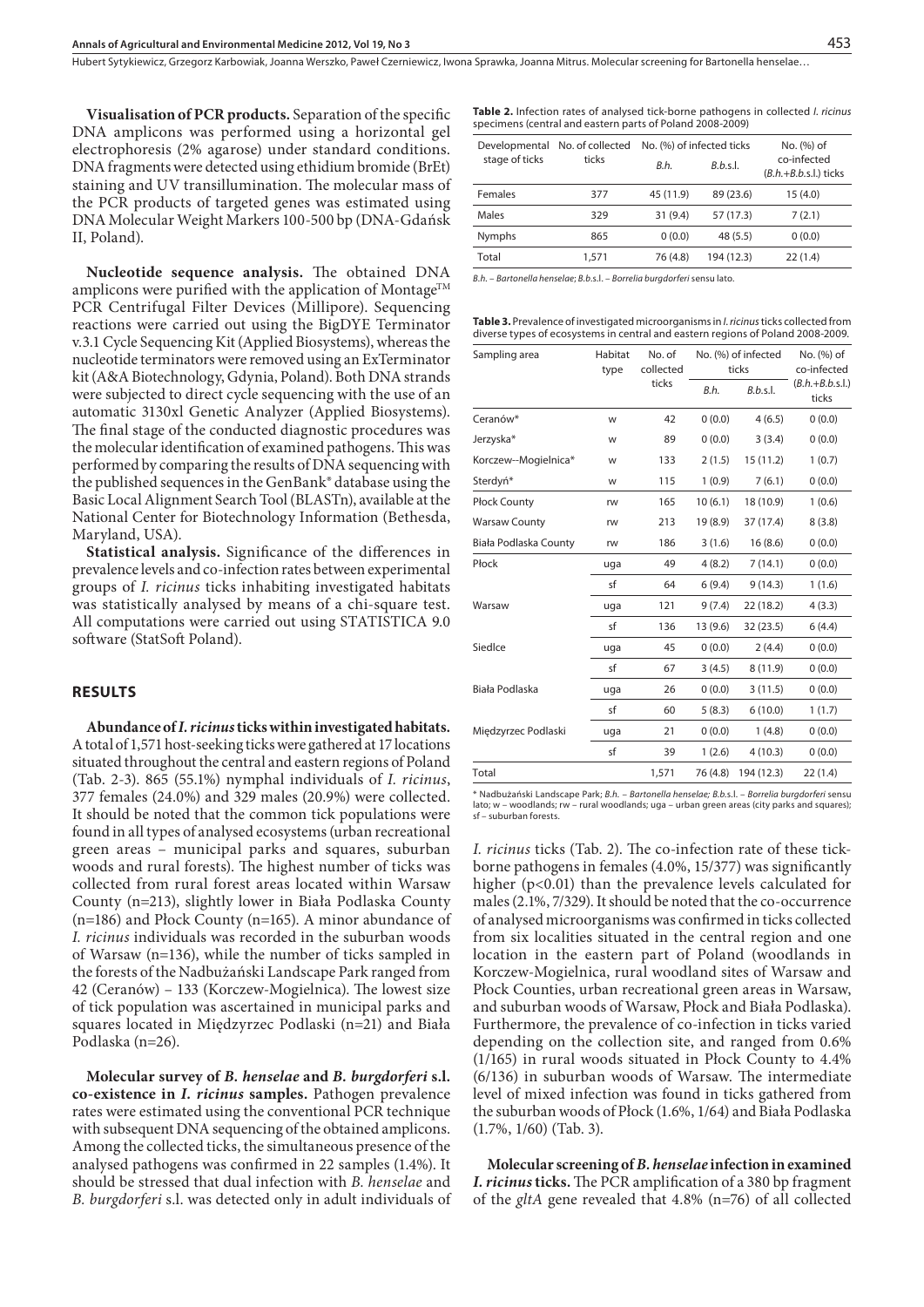Hubert Sytykiewicz, Grzegorz Karbowiak, Joanna Werszko, Paweł Czerniewicz, Iwona Sprawka, Joanna Mitrus. Molecular screening for Bartonella henselae…

*I. ricinus* ticks were infected with *B. henselae* (Tab. 2). It should be emphasized that there were no *B. henselae*positive samples in the tested group of nymphal individuals. Furthermore, the occurrence of detected pathogen among the investigated adult ticks was confirmed in the case of 45 females (11.9%) and 31 males (9.4%). Additionally, the significance of differences in the prevalence level between females and males was statistically proved  $(p<0.05)$ . It was shown that ticks inhabiting the suburban woods of Warsaw and Płock characterized the highest prevalence of *B. henselae* (9.6 and 9.4%, respectively) (Tab. 3). Conversely, the lowest infection rate was ascertained in questing ticks collected from woodlands in Sterdyń (0.9%), Korczew-Mogielnica (1.5%) and rural forests of Biała Podlaska County (1.6%). However, the presence of *B. henselae* was not detected in ticks collected at five localities (Ceranów and Jerzyska – the Nadbużański Landscape Park, urban green areas in Siedlce, Biała Podlaska and Międzyrzec Podlaski).

**PCR detection of** *B. burgdorferi* **s.l. in tested** *I. ricinus* **populations.** A total of 194 of the examined ticks (12.3%) were found to be infected with *B. burgdorferi* s.l. (Tab. 2). The highest infection rate of these spirochetes was recorded in females (23.6%, 89/377), a moderate value was estimated in the group of males (17.3%, 57/329), while the lowest prevalence was ascertained in nymphs (5.5%, 48/865). Furthermore, statistical analysis proved the significance of differences in the infection rate of *B. burgdorferi* s.l. between the examined developmental stages of the common tick individuals ( $p<0.01$ ). It is important to note that the analysed spirochetes DNA was detected in ticks collected from all the tested sampling sites throughout the central and eastern parts of Poland (Tab. 3). It was revealed that most *Borrelia*-positive samples were identified in the group of ticks gathered in the suburban woods of Warsaw (23.5%), whereas the lowest prevalence levels of *B. burgdorferi* s.l. were noted in forests off Jerzyska (3.4%) and urban green areas in Siedlce (4.4%) and Międzyrzec Podlaski (4.8%).

**Molecular identification of analysed tick-borne pathogens.** Species confirmation of the investigated microorganisms was based on direct automatic cycle sequencing of the targeted genes. Four amplicons of the citrate synthase gene of *B. henselae* and five PCR products of the flagellin gene of *B. burgdorferi* s.l. were subjected to sequence analysis. The obtained nucleotide sequences showed 99-100% homology with *B. henselae,* and 100% identity with *B. burgdorferi* s.l. DNA sequences published previously in the GenBank® database.

#### **DISCUSSION**

In recent years, considerable alternations have been observed in the geographical range and a remarkable increase in abundance of *I. ricinus* ticks in Europe. Many researchers underline that the common tick distribution and size of its populations may be additionally augmented if trends in global climate changes will continue [34, 35, 36, 37]. This ectoparasite species is a well-documented vector of *B. burgdorferi* s.l. (the etiological agent of Lyme disease), *Anaplasma phagocytophilum* (HGA, human granulocytic anaplasmosis), *Babesia* spp. (human babesiosis) and tickborne encephalitis virus (TBE, tick-borne encephalitis) [38, 39, 40]. During the last decade, numerous epidemiological studies have been published that indicate an upsurge in the incidence of *I. ricinus*-borne diseases in many European countries [41, 42, 43, 44]. Furthermore, the rapid progress in the development of advanced genetic techniques used in molecular diagnostics of tick-borne diseases (TBD) has led to a marked increase in the number of newly recognized pathogens circulating in *I. ricinus* individuals collected from various ecosystems [42, 43, 45]. In the context of public health, awareness of concomitant human diseases acquired after a single tick bite has risen recently. The clinical implications of tick-borne polymicrobial infections may be involved with significant modifications in the course of these diseases that secondarily increases the probability of misdiagnosis. On the other hand, selection of the most appropriate and successful strategy in antibiotic treatment of possible patterns of human tick-transmitted co-infections has emerged as a serious therapeutic problem [42, 43, 44, 46, 47]. Interestingly, Swanson *et al*. claim that clinicians should take into consideration the likelihood of co-infection when a human tick-borne disease is being diagnosed [47]. Despite many authors emphasizing the necessity of conducting comprehensive molecular surveys evaluating the co-infection rates of diverse spectrum of pathogens in tick populations throughout Europe, there is a scarcity of papers evidencing the co-circulation of microorganisms in the developmental stages of *I. ricinus* ticks occurring in various habitats [39, 48, 49, 50].

In the presented study, the co-existence of *B. henselae* and *B. burgdorferi* s.l. DNA was detected in 22 adults of the tested ticks (1.4%). To the best of our knowledge, this is the first report evidencing the concurrent presence of these targeted pathogens in the common tick individuals collected in Poland. The prevalence of dual infection with analysed microorganisms in host-seeking *I. ricinus* females was approx. 2-fold higher in comparison with the co-infection rate in males. The absence of mixed infection in the examined pools of nymphal individuals was noted. Furthermore, the coincidence of tested pathogens was confirmed in tick specimens gathered from 7/17 sampling sites representing all types of investigated ecosystems. The lowest prevalence of co-infection was recorded in ticks inhabiting the rural forests in Płock County (0.6%) and forested areas in Korczew-Mogielnica (0.7%) located within the Nadbużański Landscape Park. The moderate prevalence of dual infection was ascertained in ticks collected from parks and squares in Płock (1.6%) and Biała Podlaska (1.7%). It is noteworthy that the highest frequency of co-infected ticks was found in samples gathered from urban green areas in Warsaw (4.4%) and rural forests of Warsaw County (3.8%). The higher levels of co-infection rate in ticks inhabiting different collection sites within Warsaw County, in comparison with the other localities, may be influenced by miscellaneous environmental variables, such as larger areas of municipal parks, squares and suburban green areas, higher degree of anthropogenic influence, rapid circulation of pathogenic microorganisms between the vector and its hosts, and the increased abundance of the tick population and host availability. There is a limited number of experimental data confirming the co-existence with investigated pathogens in *Ixodes* spp. populations in Europe. A molecular survey performed by Halos *et al*. revealed that the simultaneous occurrence of *Bartonella* spp. and *B. burgdorferi* s.l. DNA was detected only in 1.0% (1/92)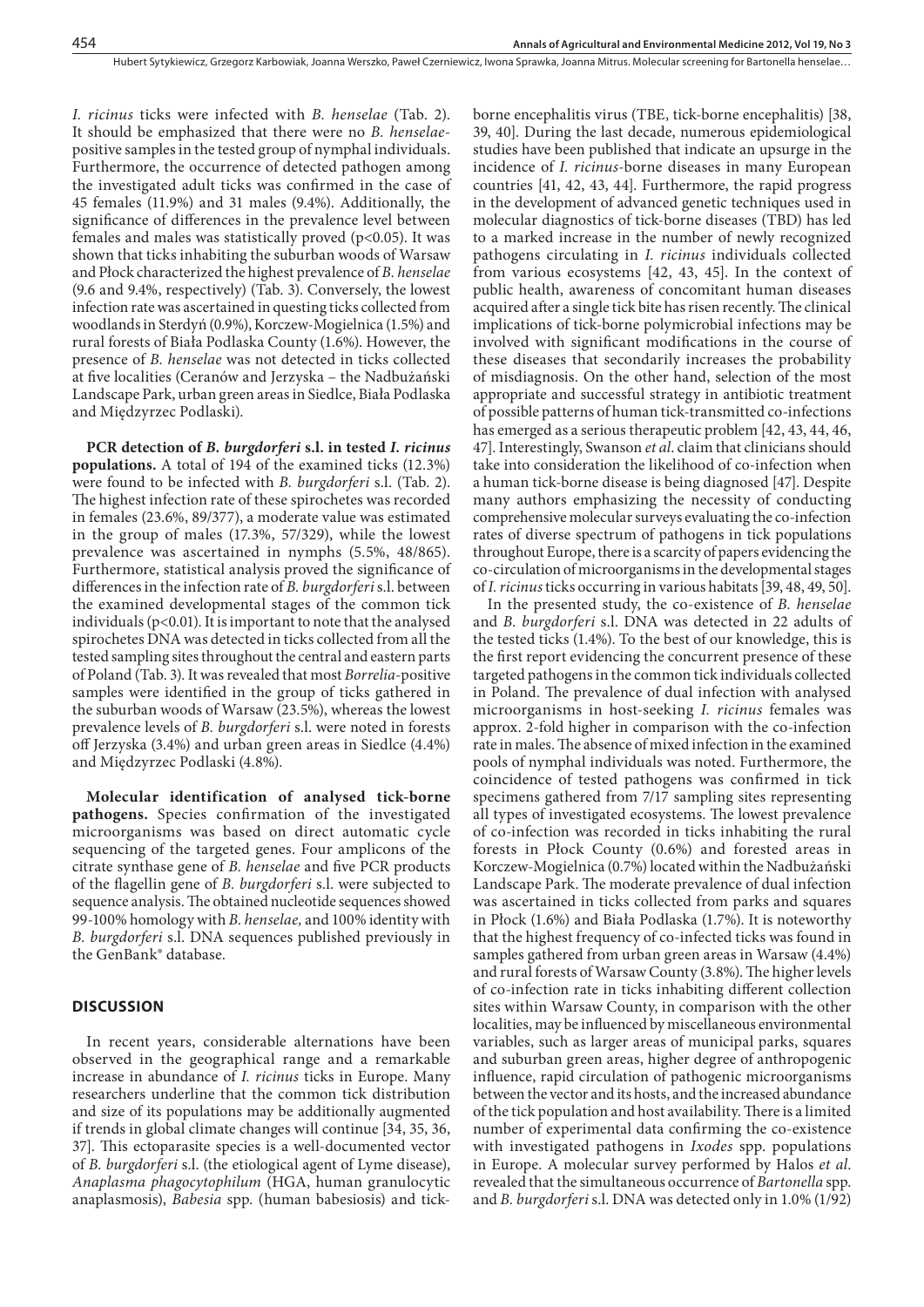of questing *I. ricinus* ticks collected from two neighbouring pastures in northern France (Lille area) [51]. Mietze *et al.* using a quantitative real-time PCR analysis obtained similar results. According to these authors, 1.7% (4/230) of *I. ricinus* ticks removed from humans in Germany were co-infected with *B. henselae* and *B. burgdorferi* s.l. [30]. It is noteworthy that both groups of researchers proved the simultaneous presence of analysed tick-borne pathogens in nymphal individuals of the common tick. By contrast, our results did not confirm the co-occurrence of tested microorganisms in this developmental stage of ticks. Additionally, analyses conducted by Holden *et al.* have shown that 1.19% (2/168) of *I. pacificus* ticks collected from Santa Cruz County (California, USA) were co-infected with these pathogenic microorganisms [52]. Specific patterns of multiple infections with different tick-borne pathogens are associated with a wide range of diverse variables. One of the most important factors is the specificity of the interrelationship (antagonistic, neutral or positive) between pathogens co-existing in tick individuals. The complex character of these reciprocal interactions may determine the level of co-infection rates and influence the potential of co-transmission to vertebral hosts [53]. Furthermore, the co-infection prevalences in *I. ricinus* ticks may significantly differ between the sampling areas, depending on the density of tick populations, specific microclimate conditions affecting the development and survival of ticks, number of collected tick specimens, and application of specific methods of pathogen identification [27, 48, 49, 54].

The performed analyses provided molecular evidence supporting the hypothesis regarding the possible involvement of *I. ricinus* in the transmission of *B. henselae* to humans. Although it has been well-established that the common tick may harbor *B. henselae* DNA [18, 30, 55], the biological role of this ectoparasite and other hematophageous arthropods in the life cycle of bartonellae still remains a matter of debate [13, 56, 57, 58]. However, despite the quite low co-infection rate with *B. henselae* and *B. burgdorferi* s.l. in the common tick populations in Poland, the risk of simultaneously acquiring these pathogens by humans during recreational and occupational activities should be taken into consideration. It should be underlined that immunocompromised individuals (organ transplant recipients, HIV-infected and cancer patients, the homeless, drug users and alcoholics, etc.) represent a group of people particularly exposed to risk of contracting a single and mixed tick-borne disease. Consequently, the distribution of various polymicrobial infections in *I. ricinus* populations inhabiting different ecosystems should be further carefully monitored to evaluate the potential implications of a single tick bite for human health. In this context, a comprehensive analysis of the diverse environmental factors affecting human exposure to co-infected ticks, and the drawing of maps of designating areas characterized by a high prevalence of single and mixed infections in ticks may be helpful in formulating more effective strategies to prevent tick-transmitted diseases.

# **CONCLUSIONS**

This is the first report providing molecular evidence of concurrent presence of *B. henselae* and *B. burgdorferi* s.l. DNA in *I. ricinus* ticks collected in Poland. The presented

results strengthen the hypothesis that the common tick may be involved in the circulation of *B. henselae* within different ecosystems in Poland. Despite the low co-infection status of investigated pathogens in examined individuals of the common tick, the possibility of simultaneously acquiring of Lyme disease and bartonellosis should be considered. Therefore, more detailed molecular and serological studies are required to reveal the multi-level factors influencing the risk of potential human co-infections after a single tick bite. On the other hand, further investigations regarding the dispersal of co-infected ticks in various habitat types in Poland are highly recommended.

#### **Acknowledgement**

This research was partially supported by Project No. NN308 563840 of the National Science Centre, Cracow, Poland.

#### **References**

- 1. Florin TA, Zaoutis TE, Zaoutis LB. Beyond cat scratch disease: widening spectrum of *Bartonella henselae* infection. Pediatrics 2008; 121: e1413- 1425. DOI: 10.1542/peds.2007-1897.
- 2. Franz B, Kempf VAJ. Adhesion and host cell modulation: critical pathogenicity determinants of *Bartonella henselae*. Parasit Vectors 2011; 4:54. DOI: 10.1186/1756-3305-4-54.
- 3. Breitschwerdt EB, Maggi RG, Lantos PM, Woods CW, Hegarty BC, Bradley JM. *Bartonella vinsonii* subsp. *berkhoffii* and *Bartonella henselae* bacteremia in a father and daughter with neurological disease. Parasit Vectors 2010; 3:29. DOI: 10.1186/1756-3305-3-29.
- 4. Scheidegger F, Quebatte M, Mistl C, Dehio C. The *Bartonella henselae* VirB/Bep system interferes with vascular endothelial growth factor (VEGF) signalling in human vascular endothelial cells. Cell Microbiol. 2011; 13: 419-431.
- 5. Truttmann MC, Guye P, Dehio C. BID-F1 and BID-F2 domains of *Bartonella henselae* effector protein BepF trigger together with BepC the formation of invasome structures. PLoS ONE 2011; 6 (10): e25106. DOI: 10.1371/journal.pone.0025106.
- 6. Chomel BB, Kasten RW. Bartonellosis, an increasingly recognized zoonosis. J Appl Microbiol. 2010; 109: 743-750.
- 7. Liu Q, Eremeeva ME, Li D. *Bartonella* and *Bartonella* infections in China: from the clinic to the laboratory. Comp Immunol Microbiol Infect Dis. 2012; 35 (2): 93-102. DOI: 10.1016/j.cimid.2012.01.002.
- 8. Kaçar N, Taşli L, Demirkan N, Ergin C, Ergin S. HIV-negative case of bacillary angiomatosis with chronic hepatitis B. J Dermatol. 2010; 37(8): 722-725.
- 9. Dehio C. Recent progress in understanding *Bartonella*-induced vascular proliferation. Curr Opin Microbiol. 2003; 6: 61-65.
- 10. Mosepele M, Mazo D, Cohn J. *Bartonella* infection in immunocompromised hosts: immunology of vascular infection and vasoproliferation. Clin Dev Immunol. 2012; Article ID 612809. DOI: 10.1155/2012/612809.
- 11. Pulliainen AT, Dehio C. Persistence of *Bartonella* spp. stealth pathogens: from subclinical infections to vasoproliferative tumor formation. FEMS Microbiol Rev. 2012; 36(3): 563-599.
- 12. McCord AM, Resto-Ruiz SI, Anderson BE. Autocrine role for interleukin-8 in *Bartonella henselae*-induced angiogenesis. Infect Immun. 2006; 74(9): 5185-5190.
- 13. Deng H, Le Rhun DC, Cotte V, Buffet JP, Read A, Birtles RJ, Vayssier-Taussat M. Strategies of exploitation of mammalian reservoirs by *Bartonella* species. Vet Res. 2012, 43(1): 15. DOI: 10.1186/1297-9716- 43-15.
- 14. Pitassi LHU, Magalhães RF, Barjas-Castro ML, de Paula EV, Ferreira MRM, Velho PENF. *Bartonella henselae* infects human erythrocytes. Ultrastruct Pathol. 2007; 31(6): 369-372.
- 15. Billeter SA, Levy MG, Chomel BB, Breitschwerdt EB. Vector transmission of *Bartonella* species with emphasis on the potential for tick transmission. Med Vet Entomol. 2008; 22: 1-15.
- 16. Harms A, Dehio C. Intruders below the radar: molecular pathogenesis of *Bartonella* spp. Clin Microbiol Rev. 2012; 25(1): 42-78.